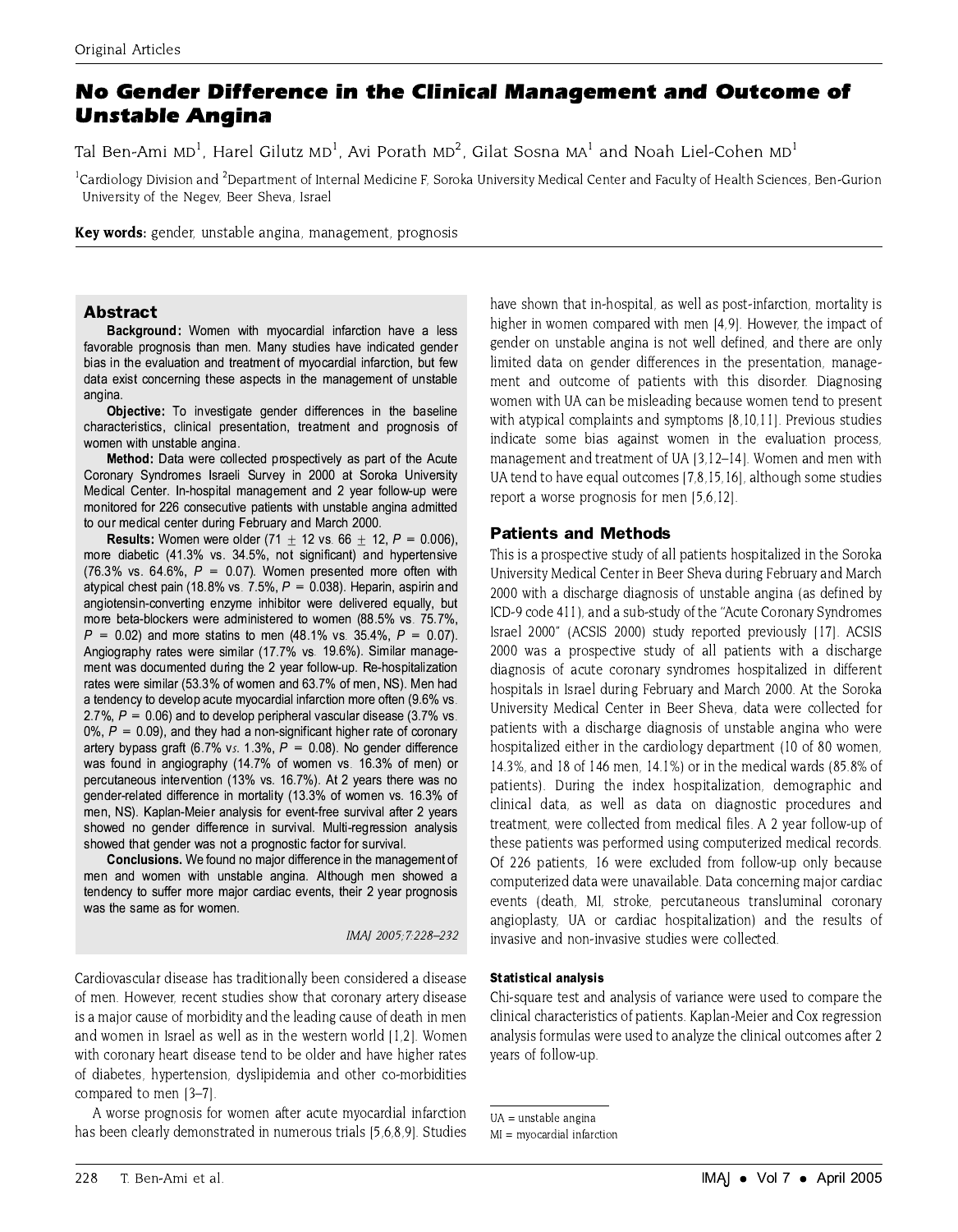# **Results**

#### **Clinical background**

The study population comprised 226 consecutive patients, 80 (35%) of whom were women. Women were 5 years older than men  $(71 +$ 12 vs. 66  $\pm$  12, P = 0.006). Men had a higher prevalence of history of past MI, CABG, PVD, renal failure, and active smoking as compared to women ITable 11.

### **Clinical presentation**

A higher percentage of men arrived at the emergency department by mobile coronary care unit (18.5% vs. 4.5%,  $P = 0.02$ ). Over two-thirds of the patients had typical chest pain at presentation. However, more women than men presented with atypical complaints of chest discomfort (Table 2). No gender differences were seen in the admission electrocardiogram and Killip score.

#### In-hospital management

Men and women were admitted equally to the medical and cardiology wards. There were no significant differences in the referral of men and women to angiography (19.6% of men, 17.7% of women) and ECG (24% of men, 33.8% of women). Both groups received similar in-hospital medication: aspirin (94.4% of men, 94.9% of women), heparin (31.2% of men, 36.7% of women), and low molecular weight heparin (67.4% of men, 68.4% of women). There was no gender difference in the number of patients who underwent angioplasty during hospitalization (2.1% of men, 3.8% of women). The mean (SD) length of the index hospitalization was  $5.5 + 3.1$ days for men and  $6.3 + 4.1$  for women (NS).

At discharge, 88.5% of the women and 75.7% of the men ( $P =$ 0.02) received beta-blockers. There was a slight preference for statin use in men (48.1% vs. 35.4%, NS), although women and men had the same rates of dyslipidemia [Table 1]. There was no significant gender difference in other medications used for secondary prevention: aspirin (89.9% of women, 91.2% of men) or ACE inhibitors (49.4% of women, 43.8% of men).

# Follow-up

We conducted a 2 year follow-up of major cardiovascular events as well as a cardiovascular workup [Table 3]. Follow-up was performed in 210 patients. Sixteen patients were excluded from follow-up because computerized information was unavailable. The percent of patients admitted at least once during the 2 years was 63.7% for men and 53.3% for women (NS); the time elapsed between discharge to the first re-hospitalization tended to be shorter for men (141  $\pm$  97 days) than for women (180  $\pm$  111 days) (P = 0.06). Men were hospitalized for 5.8  $\pm$  7.1 days in subsequent hospitalizations and women for 6.1  $\pm$  7.9 days (NS).

During the follow-up period men had a tendency to be hospitalized more frequently with chest pain or PVD and had a tendency to suffer more myocardial infarctions ( $P = 0.06$ ). We found no statistical differences in the rates of stroke, congestive heart

#### Table1. Medical history and risk factors

|                              | Women %  | Men %     |       |  |
|------------------------------|----------|-----------|-------|--|
|                              | $(n=80)$ | $(n=146)$ | P     |  |
| Myocardial infarction        | 22.8     | 42.0      | 0.04  |  |
| Unstable angina              | 51.3     | 59.3      | 0.24  |  |
| Coronary artery bypass graft | 7.5      | 20.1      | 0.009 |  |
| Percutaneous intervention    | 17.5     | 26.6      | 0.12  |  |
| Heart failure                | 8.8      | 12.6      | 0.38  |  |
| Stroke                       | 11.3     | 12.6      | 0.78  |  |
| Peripheral vascular disease  | 2.5      | 10.5      | 0.02  |  |
| Renal failure                | 8.9      | 23.6      | 0.004 |  |
| Dyslipidemia                 | 60.8     | 60.8      | 0.99  |  |
| Hypertension                 | 76.3     | 64.6      | 0.07  |  |
| <b>Diabetes</b>              | 41.3     | 34.5      | 0.31  |  |
| Active smoking               | 7.8      | 28.4      | 0.001 |  |

#### Table 2. Presentation on admission

|                       | Women %  | Men %     | P     |
|-----------------------|----------|-----------|-------|
|                       | $(n=80)$ | $(n=146)$ |       |
| Pain                  |          |           |       |
| Typical chest pain    | 63.8     | 74.7      |       |
| Atypical chest pain   | 18.8     | 7.5       | 0.038 |
| Other symptoms        | 17.6     | 17.8      |       |
| <b>ECG</b> findings   |          |           |       |
| ST segment changes    | 225      | 17.8      |       |
| No ST segment changes | 175      | 23.3      | 0.7   |
| T-wave inversion      | 42.5     | 42.5      |       |
| Non-specific          | 17.5     | 16.4      |       |

#### Table 3. New cardiovascular events within 2 years

|                              | Women %<br>$(n=75)^*$ | Men %<br>$(n=135)^*$ | Р    |
|------------------------------|-----------------------|----------------------|------|
|                              |                       |                      |      |
| Myocardial infarction        | 2.7                   | 9.6                  | 0.06 |
| Unstable angina              | 33.3                  | 37.8                 | 0.52 |
| Angiography                  | 14.7                  | 16.3                 | 0.76 |
| Coronary artery bypass graft | 1.3                   | 6.7                  | 0.08 |
| Percutaneous intervention    | 13.0                  | 16.7                 | 0.60 |
| Heart failure                | 6.7                   | 9.6                  | 0.46 |
| Chest pains                  | 21.3                  | 32.6                 | 0.12 |
| Arrhythmias                  | 12.0                  | 8.2                  | 0.36 |
| Stroke                       | 27                    | 3.7                  | 0.70 |
| Peripheral vascular disease  | 0                     | 3.7                  | 0.09 |

\* 16 patients were excluded from follow-up due to unavailability of data.

failure, arrhythmias or other cardiac hospitalizations between the two groups. During this period there was no difference between the two groups in cardiac catheterization rates, although men tended to have higher CABG rates ( $P = 0.08$ ). At 2 years there was no genderrelated difference in mortality (13.3% of women vs. 16.3% of men, NS). Cardiac functions assessed by echocardiogram at the end of the first year of follow-up showed that women had higher rates of normal or mild left ventricular dysfunction than men (89.5% vs. 71%,  $P = 0.01$ .

No significant differences were found in event-free survival for men and women at the end of 2 years (using the Kaplan-Meier

 $CABG = \text{coronary artery bypass}$ 

 $PVD = peripheral vascular disease$ 

 $ACE = angiotensin-converting enzyme$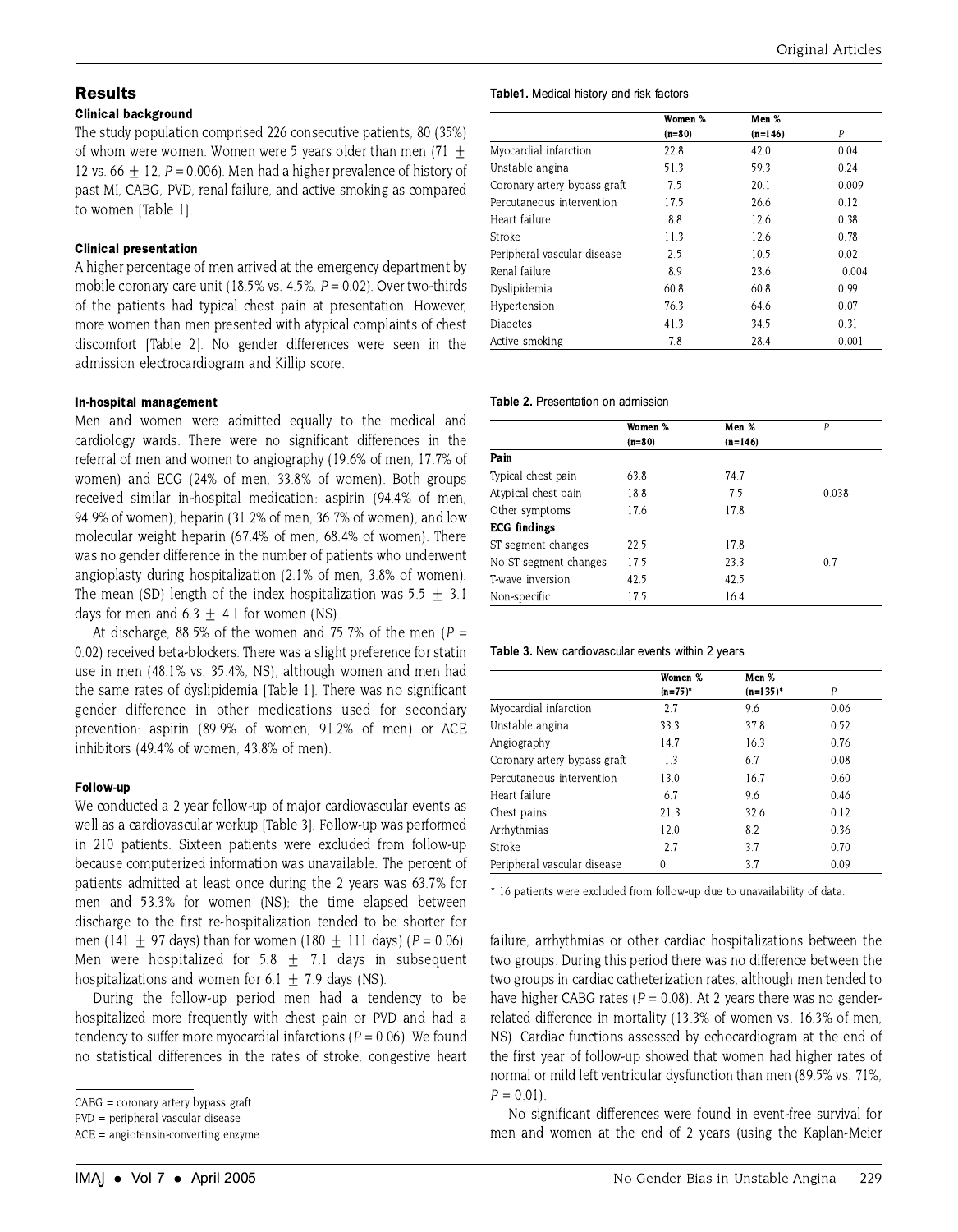

Figure 1. Event-free survival from major cardiac events (cardiac death, MI, stroke, CABG, angioplasty, angiography, UA). There was no significant genderrelated difference in event-free survival during the follow-up period.

formula) [Figure 1]. Cox regression analysis showed that gender was not a predictor for new cardiac events (death, MI, stroke, PTCA, UA, or cardiac hospitalization) in the 2 years following the index hospitalization ( $P = 0.7$ ). Factors found to be positive predictors for such events were diabetes ( $P < 0.01$ ), renal insufficiency ( $P < 0.01$ ), and past angina pectoris ( $P < 0.01$ ).

# **Discussion**

The process of diagnosing UA in women is paved with potential obstacles. Atypical presentation of UA can cause much confusion among physicians and caregivers. The presentation of chest pain is the point where studies have shown extensive differences in cardiac care for women and men (10–12.18). This raises the question of whether the presenting symptoms in women are "atypical" or an example of our lack of knowledge with regard to the presentation of heart disease in women. The presenting symptoms will, to a great extent, determine the course and urgency of the diagnostic evaluation procedures to which he or she would be referred.

According to the literature, even women who present with typical anginal complaints have a lower probability of significant coronary disease compared to men [8,10]. For example, a 60 year old woman with typical anginal symptoms has the same chance of having significant coronary disease as a 40 year old man presenting with the same symptoms [8]. Thus, the physician must consider not only the symptoms that the patient presents but also the pretest probability of coronary disease in different age groups in both genders. The presenting ECG abnormalities were a major support for coronary disease cases where patients presented with atypical pains, thus closing the gap between the two genders.

#### **Diagnostic evaluation**

This study found no gender bias in the diagnostic evaluation (echocardiogram, nuclear studies and angiography) of men and women, despite lower rates of co-morbidities and prior cardiac events, and higher rates of atypical presentation in women. The competence of the physician to diagnose UA, despite atypical pain. led to the same diagnostic processes and equal treatment for men and women during and after the index hospitalization.

The use of diagnostic procedures to assess the existence and extent of coronary disease is another example of potential confusion among physicians. Studies have shown that the wide usage of stress testing in women is less sensitive because of the low pretest probability of coronary artery disease in this group [8,10]. Although this is the cornerstone for non-invasive evaluation of myocardial ischemia, it tends to give more false positive results for women [10]. Nuclear studies and stress echocardiography were found to be more accurate for the validation of ischemia in women [10,19]. The gold standard of the evaluation process is coronary angiography. Schulman and colleagues [18] used actors to present anginal symptoms to 720 primary physicians. They found that women were 40% less likely to be referred for angiography than men, although they had the same risk for coronary disease. The same group of physicians, however, did not show such differences in the referral for stress testing [18]. It is not clear whether these differences show gender bias against women or simply reflect confusion among clinicians concerning the best diagnostic strategy for women. It does, however, emphasize the need for better risk stratification for women with UA in order to improve the evaluation process and treatment of women. Since the introduction of troponin as a routine diagnostic tool, the diagnosis of UA in patients referred to the intensive care coronary unit decreased by 40% and the diagnosis of non ST-elevation MI increased by 53% [20], raising the resolution of risk stratification.

#### **Treatment**

No major gender-related differences were found in the cardiac care of men and women with UA during the index hospitalization and 2 years of follow-up. Men and women were admitted equally to the cardiology ward and they received similar medical care, except for more use of beta-blockers in women, probably because they had more hypertension. There were similar rates of referral for revascularization (CABG, PCI) during the index hospitalization, although men tended to undergo more CABG during the subsequent 2 years ( $P = 0.08$ ), which could be attributed to their higher rates of cardiac risk factors, evidence of systemic atherosclerosis (PVD, stroke), worse cardiac functions by echocardiogram, and higher rates of MI during follow-up.

### Applicability of guidelines to women

The treatment of UA is based on data derived mainly from studies on men [1,10]; whether these recommendations also apply to women is unclear. Few studies have evaluated gender differences in the treatment of UA patients. The GUARANTEE study (1995-1996) [3] showed that women with UA were admitted less frequently to the cardiology wards, received less aspirin and

PTCA = percutaneous transluminal coronary angioplasty

 $PCI = percutaneous intervention$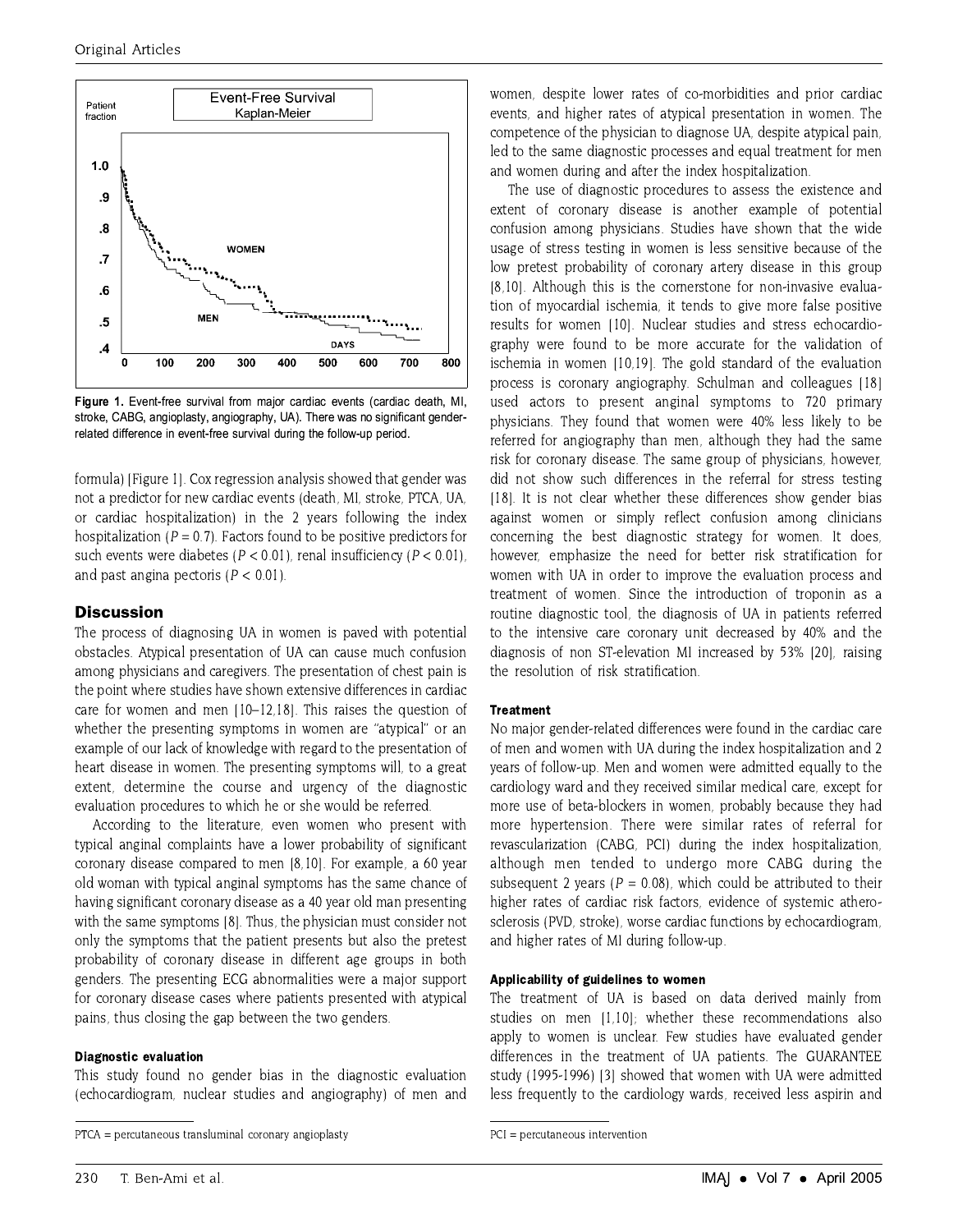heparin during hospitalization, and were referred less often to procedures (angiography) and CABG. Another study showed a 24% higher use of cardiac procedures in men compared to women [12], and the MITI study, when adjusted for age and medical history, showed that women underwent fewer CABG procedures [7], while other studies showed none of these gender differences [14].

Guidelines currently in use [21,22] are based mainly on data from men. The alleged differences between the two genders raise the question of whether the current guidelines for treatment of UA are as beneficial to women as they are to men. This study shows that a competent physician is capable of correctly applying the guidelines to women.

# **Prognosis**

In the 2 years following their hospitalization, men and women had similar rates of re-hospitalization. Men tended to suffer more major cardiovascular events. Overall mortality was similar between the two groups. There were no statistical differences in the rate of UA. congestive heart failure or other cardiac events. There were no gender differences in event-free survival. Thus, although the two groups were treated equally, men presented with more cardiac risk factors and more history of cardiac events, and tended to have a slightly worse outcome. The relatively high rates of re-hospitalization and CABG among men are not surprising considering their clinical background, the course of their hospitalization, and their cardiac functions.

Our results are comparable with other studies that found no gender differences with regard to prognosis [3,7,15] and even found a better outcome for women with unstable angina compared to men [5,6,12]. Even though endpoints differ greatly among studies, it is clear that women are less subject to myocardial infarctions or death after being hospitalized with UA compared to men. A worse prognosis was reported for women after MI. How, indeed can we explain the better prognosis for UA women? Many studies demonstrated that women with acute coronary syndrome have a less severe angiographic disease than men [3,5,13,16]. Some argue that this might explain the better outcome seen in women, although women are more subject to the vasospastic effect of coronary arteries (syndrome X) and therefore suffer ischemia in spite of normal coronary arteries at angiography [10]. This again emphasizes the lack of sufficient data on cardiovascular disease in women, particularly UA, and the need for extensive research in that group. As long as such data are deficient, women are still subject to the possibility of treatment bias.

# **Limitations**

This study was a single center study. At the time of this survey, troponin level was not tested in our center. Thus, some of the patients diagnosed with UA may have been diagnosed as having non-ST elevation MI. Importantly, we do not have the data of patients who were discharged from the emergency department after presenting with chest pain, where some gender bias may have been found.

# **Conclusions**

The possible impact of gender on clinical evaluation, treatment and outcome has not been fully elucidated. Only a small number of studies compared the different aspects of gender in UA. This is a prospective study, conducted for the first time in Israel, that included all patients admitted to both the medical and cardiology wards with a discharge diagnosis of unstable angina. This enabled a comprehensive examination of the medical approach to women with UA as compared to men. Unstable angina pectoris represents a significant potential for morbidity and mortality among men and women. We found no differences in the clinical presentation, diagnostic workup and treatment of the two groups. Men, however, tended to have a less favorable prognosis. The issue of risk stratification in women and innovating specific guidelines is still an issue to be addressed.

# **References**

- $\mathbf{1}$ Hochman IS, Tamis-Holland IE. Acute coronary syndromes: does sex matter? JAMA 2002;288(24):3161-4.
- Israel Ministry of Health. Health in Israel Selected Data. Computer and  $\overline{2}$ Data Services. 2001:272-4.
- $\mathcal{S}$ Sicirica BM, Moliterno DJ, Every NR, et al. Differences between men and women in the management of unstable angina pectoris (The GUARAN-TEE Registry). The GUARANTEE Investigators. Am J Cardiol 1999;84(10):  $1145 - 50$ .
- Wexler LF. Studies of acute coronary syndromes in women lessons for  $4<sub>1</sub>$ everyone. N Engl J Med 1999;341(4):275-6.
- Hochman JS, Tamis JE, Thompson TD, et al. Sex, clinical presentation,  $5<sub>1</sub>$ and outcome in patients with acute coronary syndromes. Global Use of Strategies to Open Occluded Coronary Arteries in Acute Coronary Syndromes IIb Investigators. N Engl J Med 1999:341(4):226-32.
- 6. Murabito JM, Evans JC, Larson MG, Levy D. Prognosis after the onset of coronary heart disease. An investigation of differences in outcome between the sexes according to initial coronary disease presentation. Circulation 1993:88(6):2548-55.
- $7<sub>1</sub>$ Kim C, Schaaf CH, Maynard C, Every NR. Unstable angina in the myocardial infarction triage and intervention registry (MITI): short- and long-term outcomes in men and women. Am Heart J 2001;141(1):73-7.
- 8. Mark DB. Sex bias in cardiovascular care: should women be treated more like men? JAMA 2000;283(5):659-61.
- 9. Vaccarino V, Parsons L, Every NR, Barron HV, Krumholz HM, Sex-based differences in early mortality after myocardial infarction. National Registry of Myocardial Infarction 2 Participants. N Engl J Med 1999;341(4):217-25
- 10. Wegner NK. Coronary heart disease in women. Evolving knowledge is dramatically changing clinical care. In: Julian DG, Wegner NK, eds. Women and Heart Disease. London: Martin Dunitz, 1997:21-34.
- 11. Douglas PS, Ginsburg GS. The evaluation of chest pain in women. N Engl J Med 1996;334(20):1311-15.
- 12. Roger VL, Farrouh ME, Weston SA, et al. Sex differences in evaluation and outcome of unstable angina. JAMA 2000;283(5):646-52.
- 13. Roeters van Lennep IE, Zwinderman AH, Roeters van Lennep HW, et al. Gender differences in diagnosis and treatment of coronary artery disease from 1981 to 1997. No evidence for the Yentl syndrome. Eur Heart J 2000:21(11):911-18
- 14. Chua TP, Saia F, Bhardwaj V, et al. Are there gender differences in patients presenting with unstable angina? Int J Cardiol 2000:72(3):  $281 - 6$
- 15. Keelan ET, Nunez BD, Grill DE, Berger PB, Holmes DR Jr, Bell MR. Comparison of immediate and long-term outcome of coronary angioplasty performed for unstable angina and rest pain in men and women. Mayo Clin Proc 1997;72(1):5-12.